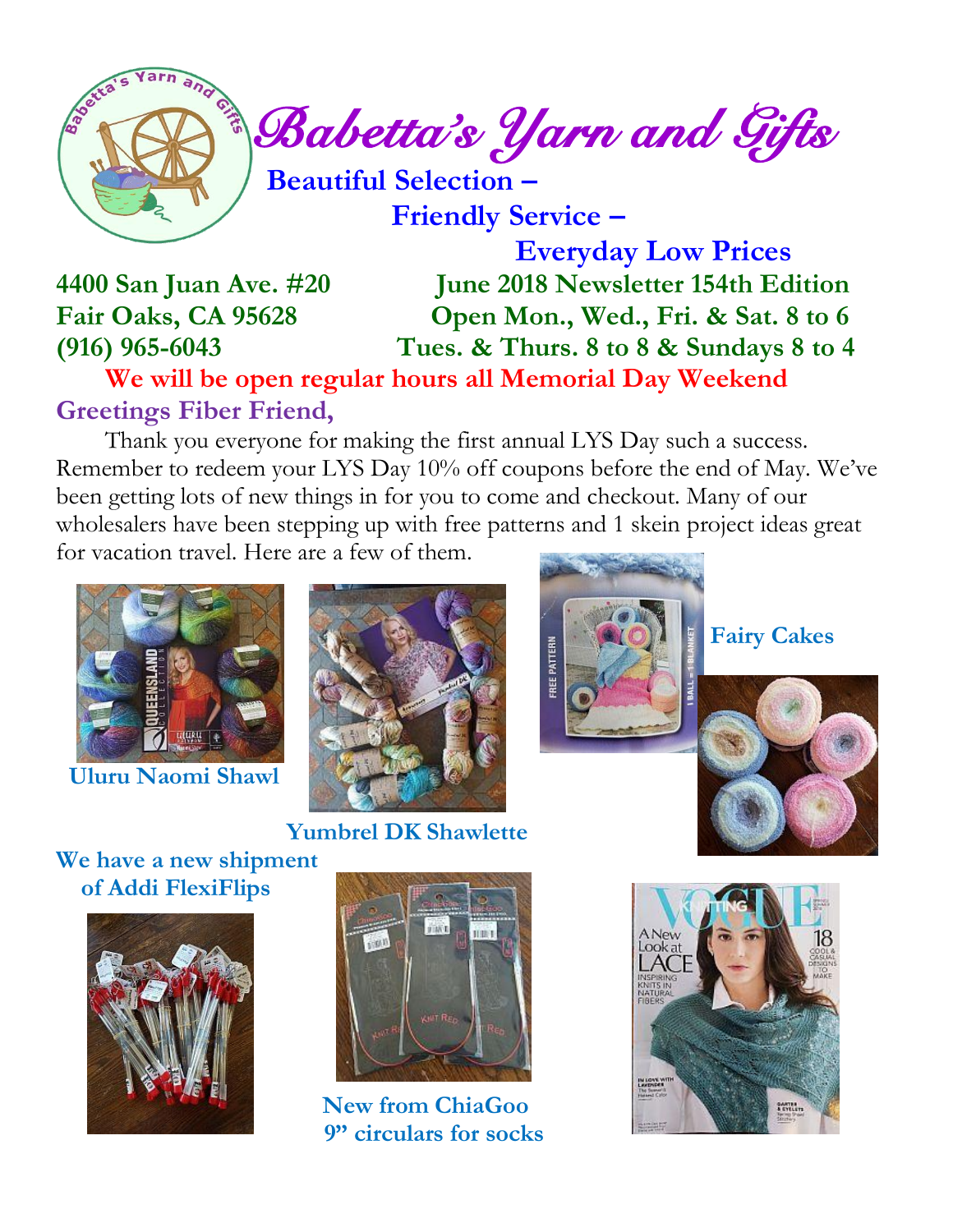

**We have Malabrigo books 13 & 14 along with New colors in Sock, Mechita & Arroyo**





# **Baah color of the month**



**Arne & Carlos Kids Color Pairfect sock yarn**

**Wonderfully soft chunky machine washable cotton Forget Me Not from Plymouth Yarn**



## **Memorial Day Weekend**



**is coming up and since many of you are going out of town for a few days we've decided to make our "Spring Cleaning Sale" last for 8 days. There will be tables full of discounted items at 50% off.**

 **May 26 – June 2**